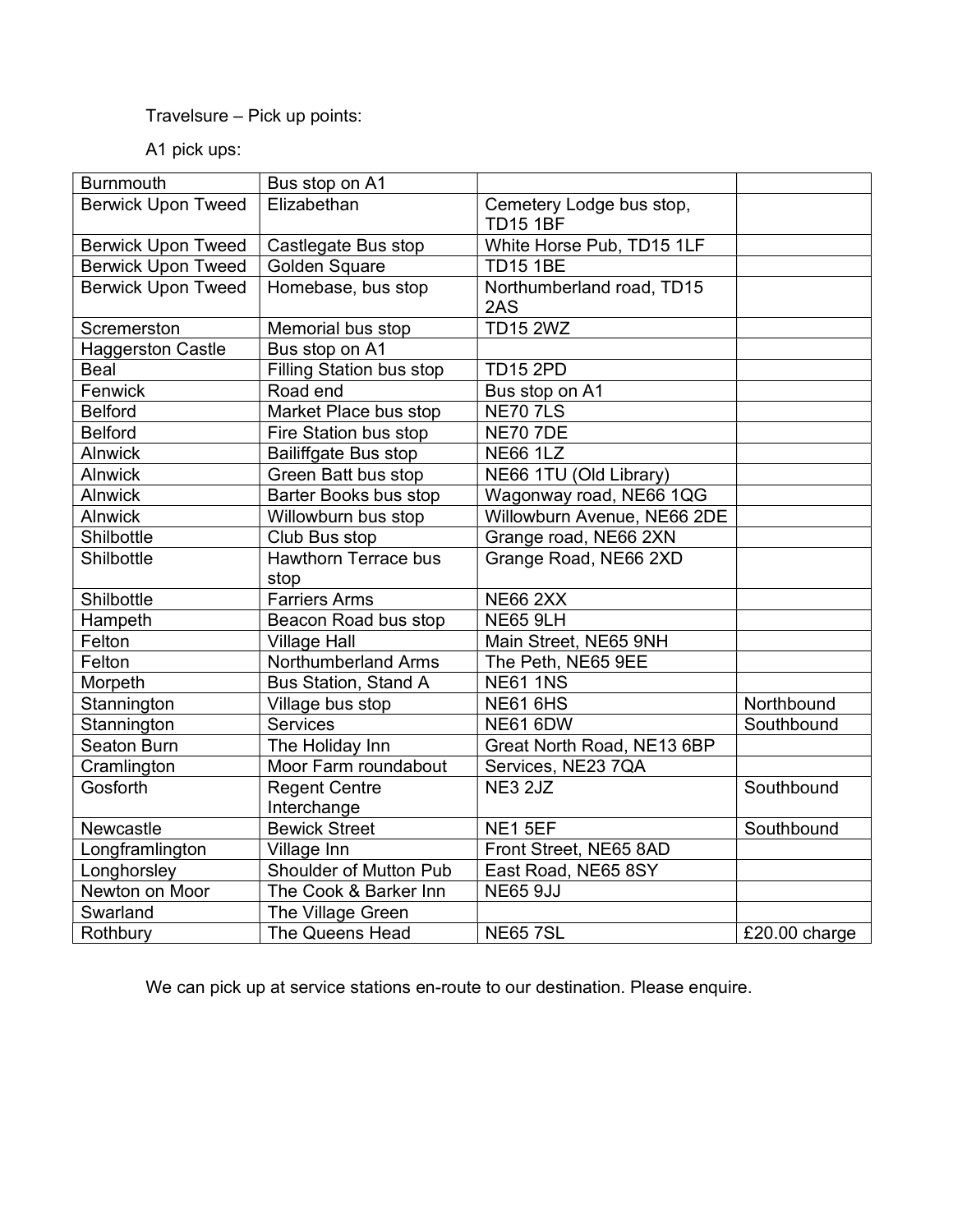## Borders Area pick ups:

| Coldingham                 | Cross bus stop                                 | <b>TD14 5NL</b>                         |               |
|----------------------------|------------------------------------------------|-----------------------------------------|---------------|
| Eyemouth                   | <b>COOP</b>                                    | High Street, TD14 5EY                   |               |
| Eyemouth                   | Linkim Court bus stop                          | Northburn Road, TD14 5AS                |               |
| Eyemouth                   | The Avenue bus stops                           | <b>TD14 5DJ</b>                         |               |
| Ayton                      | <b>Bank Bus Stop</b>                           | High Street, B6355, TD14 5QJ            |               |
| Lowick                     | White Swan bus stop                            | Main Street, TD15 2UD                   |               |
| Horncliffe                 | <b>Fishers Arms</b>                            | Main Street, TD15 2XW                   |               |
| Norham                     | The Green                                      | Village Hall bus stop                   |               |
| Gordon                     | Post office bus stop                           | Main Street, TD3 6LH                    |               |
| Greenlaw                   | Royal Bank bus stop                            | <b>TD10 6UD</b>                         |               |
| Duns                       | <b>Bank of Scotland</b>                        | 10 Market Square, TD11 3ED              |               |
| Chirnside                  | Main street bus stop                           | Crosshill, TD11 3UF                     |               |
| Foulden                    | Old School bus stop                            | A6105, TD15 1BT                         |               |
| Earlston                   | The Square Bus Stance                          | Station road, TD4 6DB                   |               |
| Jedburgh                   | <b>Bus Station</b>                             | TD8 6BE                                 | £20.00 charge |
| Jedburgh                   | <b>Woollen Mill</b>                            | Bankend North, Edinburgh Rd,<br>TD8 6EB | £20.00 charge |
| <b>Selkirk</b>             | Market Place bus stop                          | TD74BY                                  | £20.00 charge |
| <b>Hawick</b>              | <b>Mart Street Bus Stop</b>                    | TD9 9LF                                 | £20.00 charge |
| Galashiels                 | ASDA bus stop                                  | Currie Road, TD1 2UA                    |               |
| Melrose                    | Market Square bus stop                         | TD6 9PN                                 |               |
| <b>Newtown St Boswells</b> | <b>Council Headquarters</b><br><b>Bus stop</b> | TD6 0RS, by Waverley Place              |               |
| <b>St Boswells</b>         | <b>Buccleuch Arms</b>                          | The Green, TD6 0EW                      |               |
| Kelso                      | Woodmarket bus stop                            | TD57AT                                  |               |
| Coldstream                 | <b>Henderson Park</b>                          | Besom Inn Bus Stop, High                |               |
|                            |                                                | Street, TD12 4AE                        |               |
| Cornhill                   | <b>Collingwood Arms</b>                        | Main Street, TD12 4UH                   |               |
| Milfield                   | <b>Red Lion</b>                                | Main Road, NE71 6JD                     |               |
| Wooler                     | <b>Bus Station</b>                             | <b>NE71 6LF</b>                         |               |
| Chatton                    | Percy Arms Hotel                               | Main Road, NE66 5PS                     |               |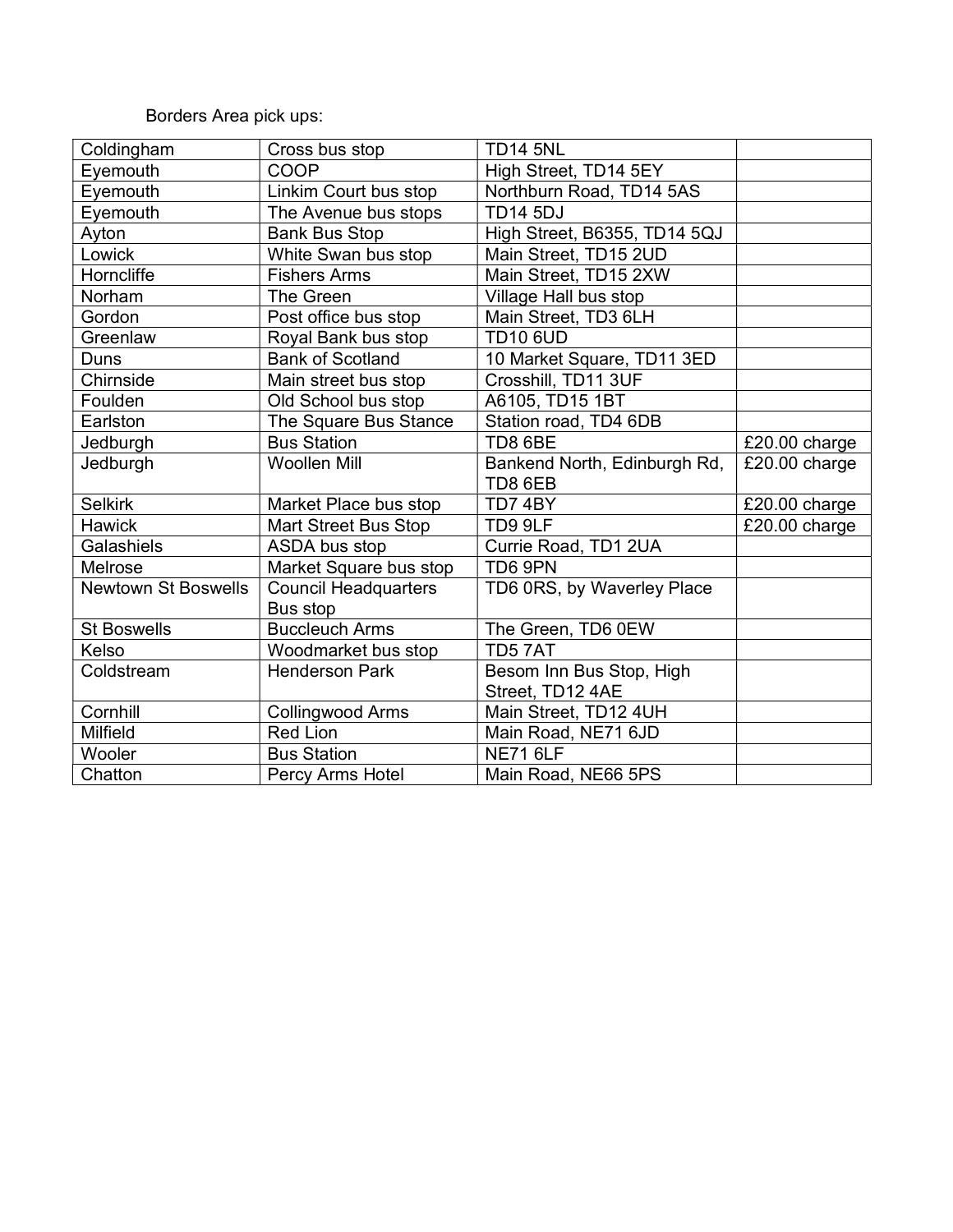## Coast & South:

| Bamburgh                   | The Grove bus stop             | <b>NE69 7AB</b>                                                                 |                                       |
|----------------------------|--------------------------------|---------------------------------------------------------------------------------|---------------------------------------|
| Bamburgh                   | Armstrong Cottage bus stop     | (Red Barns), NE69 7AY                                                           |                                       |
| <b>Seahouses</b>           | Castle Drive Bus Stop          | Broad Road, NE68 7BA                                                            |                                       |
| <b>Seahouses</b>           | Longstone bus stop             | <b>NE68 7UD</b>                                                                 |                                       |
| <b>Seahouses</b>           | King Street bus stop           | <b>NE687XL</b>                                                                  |                                       |
| Beadnell                   | <b>Craster Arms bus stop</b>   | The Haven, NE67 5BU                                                             |                                       |
| <b>Beadnell</b>            | Convenience shop               | Harbour road, NE67 5BB                                                          |                                       |
| Embleton                   | Greyfield bus stop             | <b>NE66 3XT</b>                                                                 |                                       |
| <b>Christon Bank</b>       | <b>Village Shop</b>            | <b>NE66 3ES</b>                                                                 |                                       |
| Rennington                 | Horseshoes Inn                 | <b>NE66 3RS</b>                                                                 |                                       |
| Craster                    | Village bus stop               | The Heugh, NE66 3TR                                                             |                                       |
| <b>Howick</b>              | Village bus stop               | <b>NE66 3LE</b>                                                                 |                                       |
| <b>Howick</b>              | <b>Gardens Entrance</b>        |                                                                                 |                                       |
| Longhoughton               | Burn Side bus stop             | <b>NE66 3JG</b>                                                                 |                                       |
| <b>Boulmer</b>             | <b>Lifeboat Station</b>        |                                                                                 | Feeders only                          |
| Lesbury                    | Post Office                    | <b>NE66 3SG</b>                                                                 |                                       |
| Alnmouth                   | Methodist Church bus stop      | <b>NE66 3NG</b>                                                                 |                                       |
| Alnmouth                   | Schooner hotel bus stop        | Northumberland st, NE66 2RT                                                     |                                       |
| Warkworth                  | Hermitage Inn                  | 23 Castle Street, NE65 0UL                                                      |                                       |
| Warkworth                  | Morwick road/Guilden Road      | Junction                                                                        |                                       |
| Amble                      | The Wynd bus stop              | NE65 OLH                                                                        |                                       |
| Amble                      | Church Street bus stop         | NE65 0DY (Fourways)                                                             |                                       |
| Amble                      | <b>VG on Links Avenue</b>      |                                                                                 | Feeders only                          |
| Amble                      | Anna's Corner                  |                                                                                 | Feeders only                          |
| Amble                      | <b>Gloster Park</b>            | Bus stop on Acklington Road,<br><b>NE65 0JQ</b>                                 | Feeders only                          |
| Hadston                    | <b>The Precinct</b>            | Estate shops bus stop,<br>Hadston Road, NE65 9SH                                |                                       |
| Stakeford                  | The Half Moon Pub              | <b>NE62 5TT</b>                                                                 |                                       |
| <b>Widdrington Station</b> | <b>Station Mews bus stop</b>   | Grangemoor road, NE61 5LU                                                       |                                       |
| Ellington                  | The Plough Inn                 | Front Street, NE61 5JB                                                          |                                       |
| Ashington                  | NISA (The Old COOP)            | Woodhorn Road bus stop,<br>NE63 0BA                                             |                                       |
| <b>Blyth</b>               | Library bus stop               | Bridge Street, NE24 1AW                                                         |                                       |
| <b>Bedlington</b>          | Moby Dicks Fish & Chip<br>shop | 26 Glebe road, NE22 6JT                                                         |                                       |
| <b>Whitley Bay</b>         | Park View Shopping Centre      | Park Avenue - Whitley Road<br>bus stop (next to Sainsburys),<br><b>NW26 1DG</b> | Southbound<br>Only - £20.00<br>Charge |
| <b>North Shields</b>       | <b>Albion Road</b>             | Albion Road - Sidney street<br>bus stop, NE29 0HS                               | Southbound<br>Only - £20.00<br>charge |
| <b>South Shields</b>       | <b>Prince Edward road</b>      | Harton Nook bus stop, NE34<br>8QA                                               | Southbound<br>Only - £20.00<br>Charge |